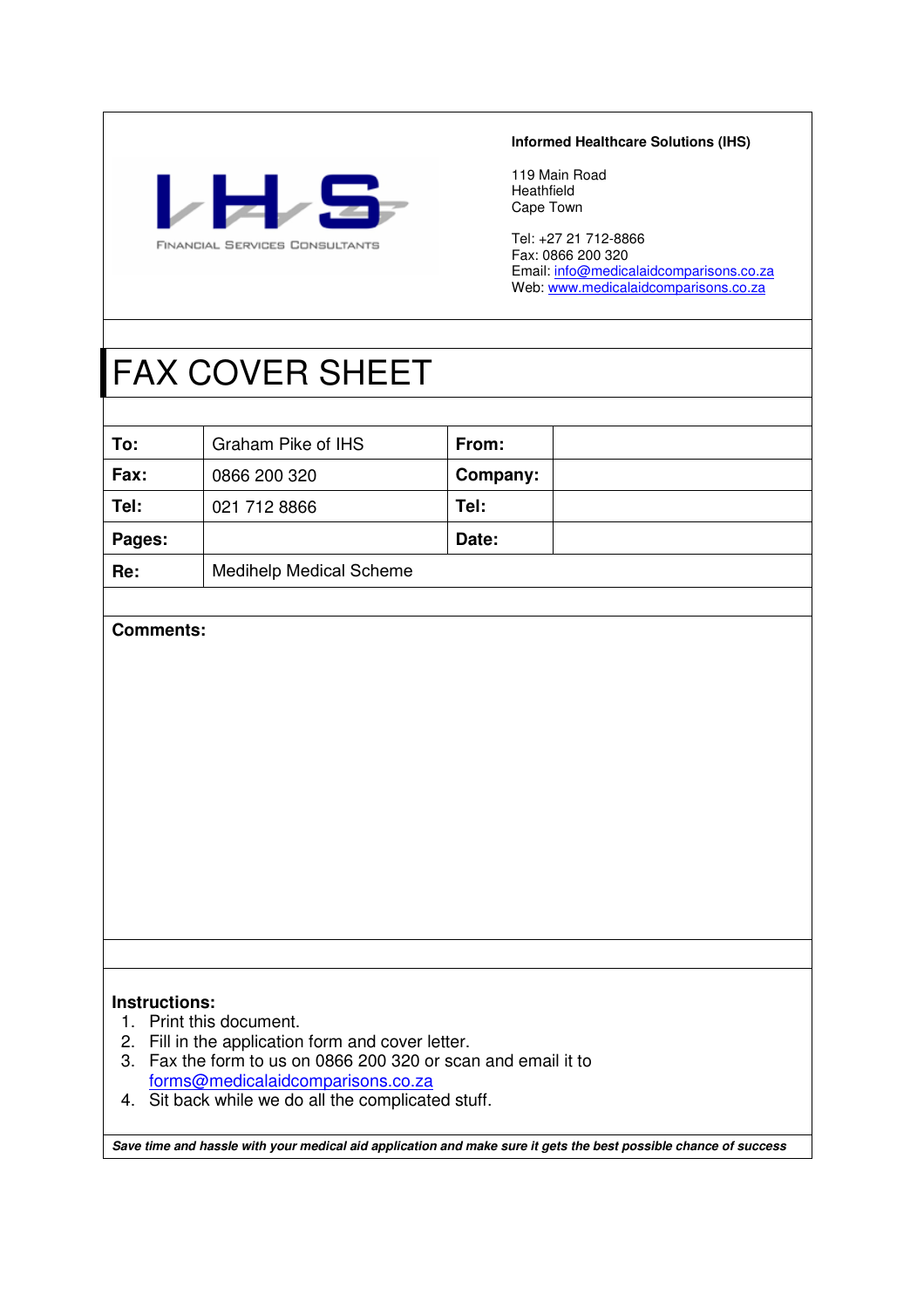# **My Medihelp application form 2019**

# $\begin{picture}(180,10) \put(0,0){\line(1,0){10}} \put(15,0){\line(1,0){10}} \put(15,0){\line(1,0){10}} \put(15,0){\line(1,0){10}} \put(15,0){\line(1,0){10}} \put(15,0){\line(1,0){10}} \put(15,0){\line(1,0){10}} \put(15,0){\line(1,0){10}} \put(15,0){\line(1,0){10}} \put(15,0){\line(1,0){10}} \put(15,0){\line(1,0){10}} \put(15,0){\line($

| <b>Enquiries: 086 0100 678</b> |                                                     |
|--------------------------------|-----------------------------------------------------|
|                                | Fax: 012 336 9534 Email: newbusiness@medihelp.co.za |
|                                | Postal address: PO Box 26004. ARCADIA. 0007         |

| For office use only |  |  |  |  |
|---------------------|--|--|--|--|
| Membership number   |  |  |  |  |
|                     |  |  |  |  |

#### **How to complete this form:**

1. Please complete in print, using black ink, and email, fax or post all pages of the form to Medihelp.<br>2. Please complete all sections in full and sign the application form.

Please complete all sections in full and sign the application form.

3. Note the following at section 5: If you apply for membership of the Necesse benefit option, complete item 5.2

4. Never sign a blank application form.

| 1.                                 | $\overline{c}$<br>Date from when membership is required<br>$\mathbf 0$<br>m<br>d<br>d                                                             |
|------------------------------------|---------------------------------------------------------------------------------------------------------------------------------------------------|
| 2.                                 | Details of applicant (person who requests membership)                                                                                             |
| ID/passport number                 | Ms<br>Other (specify)<br>Title<br>Mr<br>Mrs                                                                                                       |
|                                    | A copy of your passport must be attached if you use your passport number.                                                                         |
| Surname                            | Initials                                                                                                                                          |
| First names                        | Gender<br>Male<br>Female                                                                                                                          |
|                                    | Known as                                                                                                                                          |
| Marital status                     | Widower<br>Other (specify)<br>Married in<br>Married out of<br>Single<br>Divorced<br>Widow<br>community of<br>community of<br>property<br>property |
| Date of birth                      | Date of marriage<br>m<br>d<br>d                                                                                                                   |
| Income tax number                  | Language<br>Afrikaans<br>English                                                                                                                  |
| 3.<br>Contact details of applicant |                                                                                                                                                   |
| Residential address                | Tel: (W) Code<br>No.                                                                                                                              |
|                                    | Tel: (H) Code<br>No.                                                                                                                              |
|                                    | Code<br>No.<br>Fax:<br>Code                                                                                                                       |
| Postal address                     | Cell number                                                                                                                                       |
|                                    | <b>Email address</b>                                                                                                                              |
|                                    | Code                                                                                                                                              |
|                                    | Yes<br>May Medihelp use your/your dependant's(s') personal details to determine the quality of our service?<br>No                                 |
|                                    | To improve the quality of our communication to you, please indicate if the following is applicable to you:                                        |
| Visually impaired                  | Yes<br>Hearing impaired<br>Yes<br>No<br>No                                                                                                        |
| 4.                                 | Details of employer/institution responsible for paying your subscriptions                                                                         |
|                                    | NB: Complete only if subscriptions are paid in full or partially by your employer or any other institution.                                       |
| Name of employer/institution       |                                                                                                                                                   |
| Branch code/Employer group No.     | Office stamp of employer                                                                                                                          |
| Payroll number                     |                                                                                                                                                   |
| Appointment date                   | Appointment                                                                                                                                       |
| Pay area                           | Temporary<br>Permanent                                                                                                                            |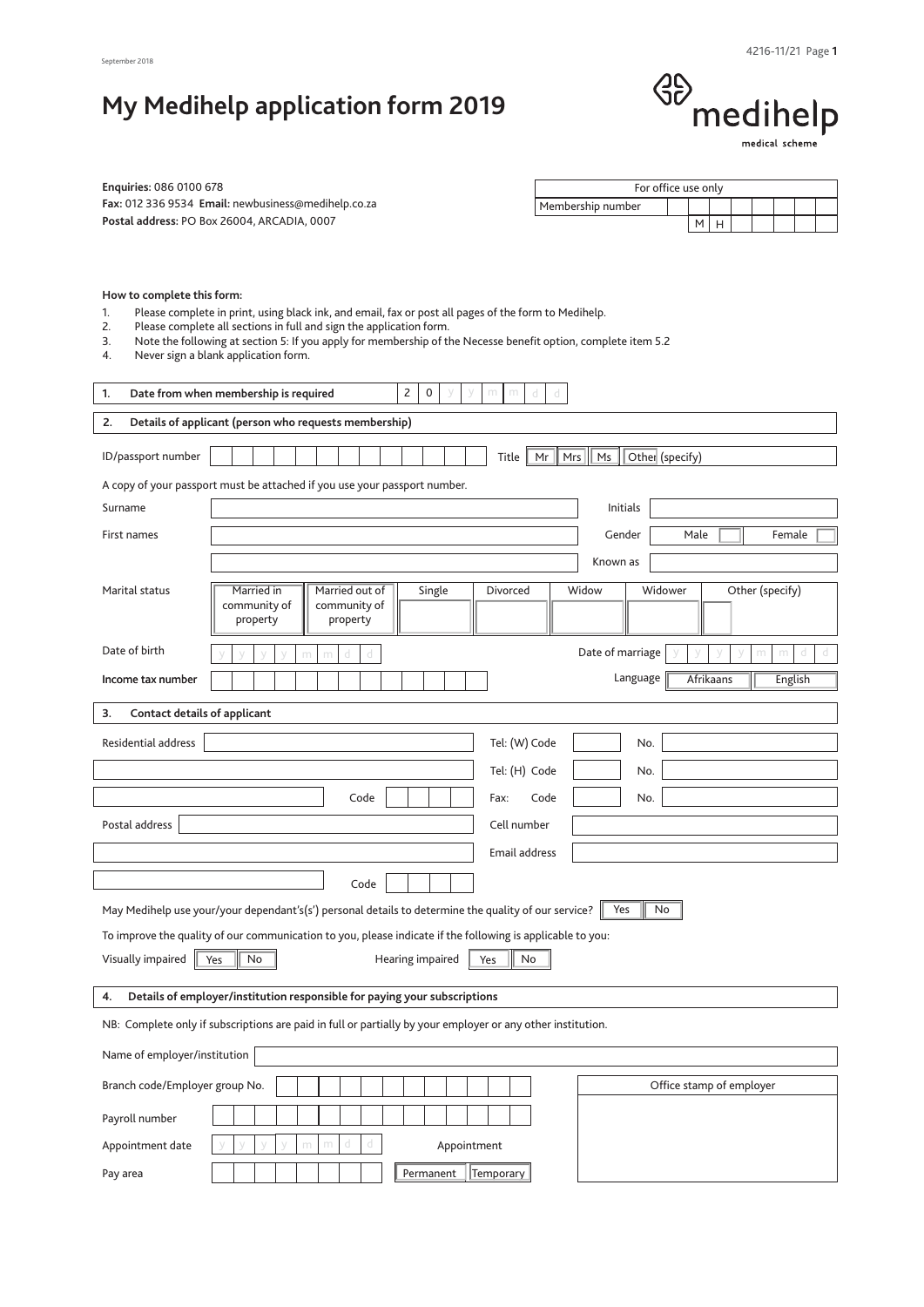**5. Choice of benefit option (choose only one benefit option by marking an "X" at 5.1)**

#### **5.1 Benefit options**

#### **Note: If you choose any of the network options, please refer to section 5.3.**

| Prime 1   Hospital plan | Prime 1 Network   Hospital plan | Prime 2   Savings     | Prime 2 Network   Savings |  |
|-------------------------|---------------------------------|-----------------------|---------------------------|--|
| Prime 3   Comprehensive | Prime 3 Network   Comprehensive | Elite   Comprehensive | Plus   Comprehensive      |  |
| Necesse   Income-based  | Unify   Savings                 |                       |                           |  |
|                         |                                 |                       |                           |  |

#### **5.2 Gross monthly income – Necesse only**

| Gross monthly income of applicant      |  |  |  | Occupation of applicant      |
|----------------------------------------|--|--|--|------------------------------|
| Gross monthly income of spouse/partner |  |  |  | Occupation of spouse/partner |

For the purpose of the Necesse option, "monthly income" means the gross monthly income before any deductions.

**Proof of income must only be provided if the monthly income of both the applicant and the registered spouse/partner is less than the highest income category, since Medihelp will use the highest of the incomes declared to determine the subscription category.**

#### **Acceptable proof of income**

| Income from investments:<br>This income must be declared by all individuals, if applicable, and<br>includes interest, dividends and rental income.<br>Letter from an auditor/accountant/income tax adviser<br>Latest tax assessment - ITA34<br>٠<br>IT3(a) and past three months' bank statements<br>٠<br>Rental income - rental agreement and past three months' bank<br>statements | Income from full-time employment:<br>Gross monthly income includes all forms of remuneration, such as basic<br>salary, overtime, commission, bonuses, allowances, fringe benefits and<br>one-off payments.<br>Past three months' official payslips<br>Latest tax assessment - ITA34<br>$\bullet$<br>IRP5 of the previous tax year<br>٠<br>Past three months' commission and bank statements<br>$\bullet$                                          |
|--------------------------------------------------------------------------------------------------------------------------------------------------------------------------------------------------------------------------------------------------------------------------------------------------------------------------------------------------------------------------------------|---------------------------------------------------------------------------------------------------------------------------------------------------------------------------------------------------------------------------------------------------------------------------------------------------------------------------------------------------------------------------------------------------------------------------------------------------|
| Pensioners: (Pension, annuity)<br>Latest tax assessment - ITA34<br>Past three months' pension payment advices and additional proof<br>٠                                                                                                                                                                                                                                              | Own business: (Income from vocation/profession, total income from<br>business, irregular income)<br>Latest tax assessment - ITA34<br>Letter from an auditor/accountant/income tax adviser                                                                                                                                                                                                                                                         |
| Unemployed:<br>Individuals who receive no income from a vocation/profession/business,<br>who are unemployed or receive an allowance.<br>UIF payments                                                                                                                                                                                                                                 | Employer groups:<br>Any proof of income applicable to individuals as indicated above                                                                                                                                                                                                                                                                                                                                                              |
| <b>Full-time students:</b><br>A notice or letter on an official letterhead from the tertiary<br>institution where you are registered as a full-time student,<br>confirming your registration<br>Proof of income applicable to individuals                                                                                                                                            | Important:<br>If you cannot provide acceptable proof of income, your subscription<br>will be calculated according to the highest income category.<br>Medihelp may require additional proof other than the above.<br>$\bullet$<br>Only official bank statements on which the account holder's initials<br>٠<br>and surname are indicated, are acceptable. Please indicate clearly on<br>the bank statements which payment(s) refer to your income. |

## **5.3 Declaration by applicants who apply for enrolment on a network option (including Necesse)**

#### **I confirm that I am aware of the following:**

- 1. I will be liable for co-payments if I do not use Medihelp's hospital network, designated service providers (DSPs) and formulary medicine.
- 2. I must register my prescribed minimum benefits (PMB) condition with Medihelp and my PMB chronic medicine must be pre-authorised by Medihelp. Medihelp uses a DSP for PMB chronic medicine and a formulary applies. I will be responsible for a co-payment\* on my PMB chronic medicine should I fail to obtain this medicine from the DSP or deviate from the formulary for my benefit option.
- 3. My treating specialists should form part of Medihelp's DSP specialist network in order to prevent co-payments on PMB treatments.
- 4. I must use Medihelp's hospital network for all planned hospital admissions. If there is no network hospital available near my place of residence, I will need to travel to the nearest network hospital to obtain medical services. If I use a non-network hospital instead, I will be liable for a co-payment.\*

#### **\*For all applicable co-payments, please refer to your preferred benefit option guide/brochure.**

Signature of applicant  $\begin{vmatrix} 2 & 0 \\ 0 & 0 \end{vmatrix}$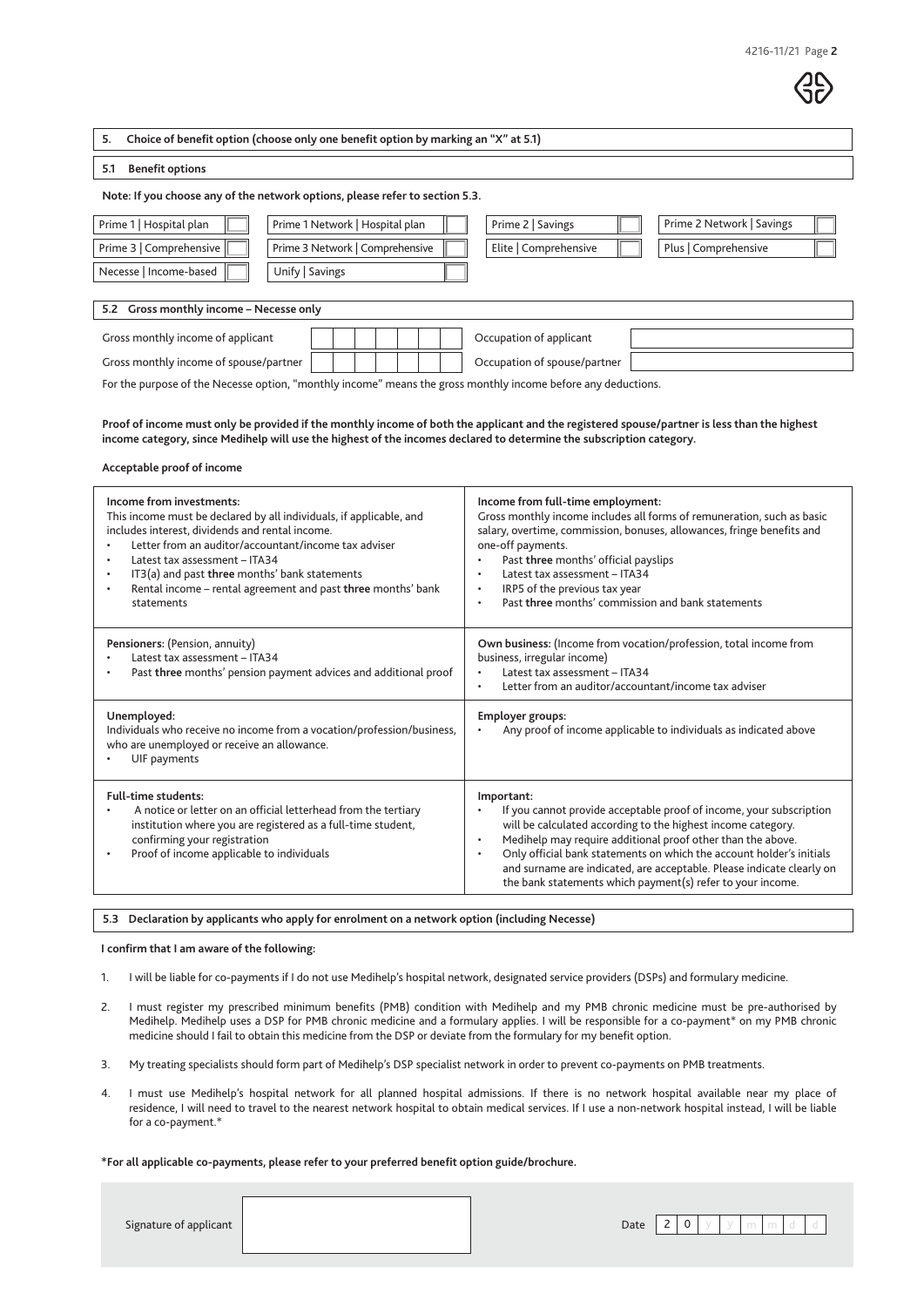#### **6. Details of dependant(s) you wish to register**

#### **The following dependants of an applicant may be registered:**

- Spouse/partner.
- Father/mother/brothers/sisters/grandchildren of the applicant and whose financial care is entrusted to the applicant (**PLEASE NOTE**: these dependants of the spouse/partner cannot be registered as dependants of the applicant, and grandchildren of the applicant pay the same subscription as that of an adult dependant, unless legally adopted).
- Dependent own children (of the applicant and spouse/partner).
- Dependent stepchildren (of the applicant and spouse/partner).
- Adopted children/foster children/children in temporary safe care/children born in terms of a surrogate motherhood agreement (of the applicant and spouse/partner). Official proof of the Court/clerk of the Court/appointed social worker must be provided in terms of the set criteria determined by Medihelp – foster children and children in temporary safe care may be registered as dependants only up to the age of 21 years in terms of legislation.
- In the case of dependants who are not South African citizens, a copy of their passport must be submitted with the completed application form.

|                              | Dependant (spouse/partner) |   |        |   |   |   |              |  |  |  |  |             |        |  |      |  |  |        |  |
|------------------------------|----------------------------|---|--------|---|---|---|--------------|--|--|--|--|-------------|--------|--|------|--|--|--------|--|
| Surname                      |                            |   |        |   |   |   |              |  |  |  |  |             |        |  |      |  |  |        |  |
| First names in full          |                            |   |        |   |   |   |              |  |  |  |  |             |        |  |      |  |  |        |  |
| Known as                     |                            |   |        |   |   |   |              |  |  |  |  |             |        |  |      |  |  |        |  |
| ID/passport number           |                            |   |        |   |   |   |              |  |  |  |  |             | Gender |  | Male |  |  | Female |  |
| Date of birth                |                            |   |        | m | m | d | d            |  |  |  |  | Cell number |        |  |      |  |  |        |  |
| Email address                |                            |   |        |   |   |   |              |  |  |  |  |             |        |  |      |  |  |        |  |
| Relationship to<br>applicant |                            |   |        |   |   |   |              |  |  |  |  |             |        |  |      |  |  |        |  |
|                              |                            |   |        |   |   |   |              |  |  |  |  |             |        |  |      |  |  |        |  |
| Dependant                    |                            |   |        |   |   |   |              |  |  |  |  |             |        |  |      |  |  |        |  |
| Surname                      |                            |   |        |   |   |   |              |  |  |  |  |             |        |  |      |  |  |        |  |
| First names in full          |                            |   |        |   |   |   |              |  |  |  |  |             |        |  |      |  |  |        |  |
| Known as                     |                            |   |        |   |   |   |              |  |  |  |  |             |        |  |      |  |  |        |  |
| ID/passport number           |                            |   |        |   |   |   |              |  |  |  |  |             | Gender |  | Male |  |  | Female |  |
| Date of birth                |                            | V | $\vee$ | m | m | d | d            |  |  |  |  | Cell number |        |  |      |  |  |        |  |
| Email address                |                            |   |        |   |   |   |              |  |  |  |  |             |        |  |      |  |  |        |  |
| Relationship to<br>applicant |                            |   |        |   |   |   |              |  |  |  |  |             |        |  |      |  |  |        |  |
|                              |                            |   |        |   |   |   |              |  |  |  |  |             |        |  |      |  |  |        |  |
| Dependant                    |                            |   |        |   |   |   |              |  |  |  |  |             |        |  |      |  |  |        |  |
|                              |                            |   |        |   |   |   |              |  |  |  |  |             |        |  |      |  |  |        |  |
| Surname                      |                            |   |        |   |   |   |              |  |  |  |  |             |        |  |      |  |  |        |  |
| First names in full          |                            |   |        |   |   |   |              |  |  |  |  |             |        |  |      |  |  |        |  |
| Known as                     |                            |   |        |   |   |   |              |  |  |  |  |             |        |  |      |  |  |        |  |
| ID/passport number           |                            |   |        |   |   |   |              |  |  |  |  |             | Gender |  | Male |  |  | Female |  |
| Date of birth                |                            | V | $\vee$ | m | m | d | $\mathbb{d}$ |  |  |  |  | Cell number |        |  |      |  |  |        |  |
| Email address                |                            |   |        |   |   |   |              |  |  |  |  |             |        |  |      |  |  |        |  |
| Relationship to              |                            |   |        |   |   |   |              |  |  |  |  |             |        |  |      |  |  |        |  |
| applicant                    |                            |   |        |   |   |   |              |  |  |  |  |             |        |  |      |  |  |        |  |
|                              |                            |   |        |   |   |   |              |  |  |  |  |             |        |  |      |  |  |        |  |
| Dependant<br>Surname         |                            |   |        |   |   |   |              |  |  |  |  |             |        |  |      |  |  |        |  |
| First names in full          |                            |   |        |   |   |   |              |  |  |  |  |             |        |  |      |  |  |        |  |
| Known as                     |                            |   |        |   |   |   |              |  |  |  |  |             |        |  |      |  |  |        |  |
| ID/passport number           |                            |   |        |   |   |   |              |  |  |  |  |             | Gender |  | Male |  |  | Female |  |
| Date of birth                |                            |   |        | m | m | d | d            |  |  |  |  | Cell number |        |  |      |  |  |        |  |
| Email address                |                            |   |        |   |   |   |              |  |  |  |  |             |        |  |      |  |  |        |  |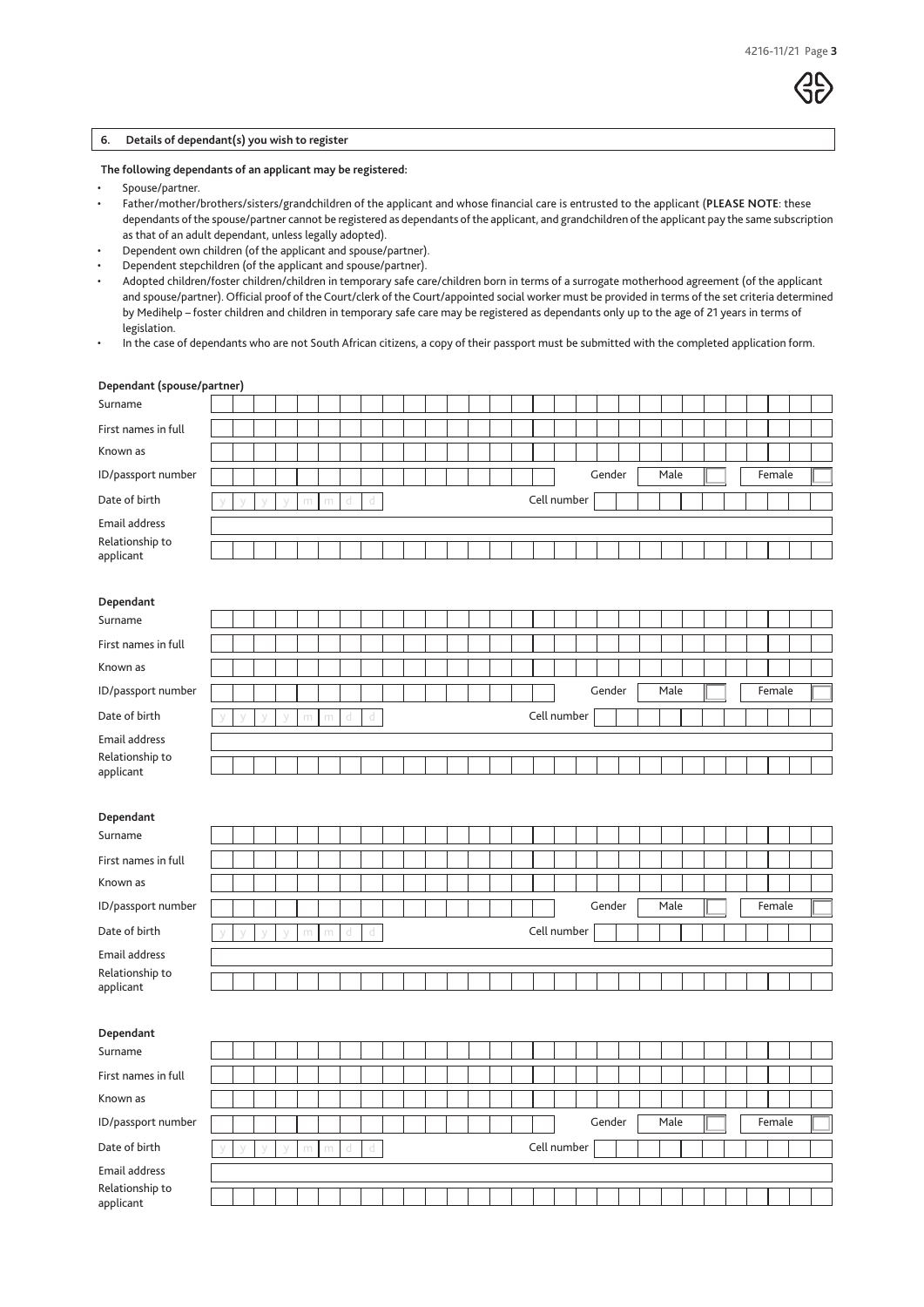

| 6.<br>Details of dependant(s) you wish to register (continued) |  |        |        |   |   |   |              |  |  |  |             |  |        |  |      |  |  |        |  |
|----------------------------------------------------------------|--|--------|--------|---|---|---|--------------|--|--|--|-------------|--|--------|--|------|--|--|--------|--|
| Dependant                                                      |  |        |        |   |   |   |              |  |  |  |             |  |        |  |      |  |  |        |  |
| Surname                                                        |  |        |        |   |   |   |              |  |  |  |             |  |        |  |      |  |  |        |  |
| First names in full                                            |  |        |        |   |   |   |              |  |  |  |             |  |        |  |      |  |  |        |  |
| Known as                                                       |  |        |        |   |   |   |              |  |  |  |             |  |        |  |      |  |  |        |  |
| ID/passport number                                             |  |        |        |   |   |   |              |  |  |  |             |  | Gender |  | Male |  |  | Female |  |
| Date of birth                                                  |  | $\vee$ | $\vee$ | m | m | d | d            |  |  |  | Cell number |  |        |  |      |  |  |        |  |
| Email address                                                  |  |        |        |   |   |   |              |  |  |  |             |  |        |  |      |  |  |        |  |
| Relationship to<br>applicant                                   |  |        |        |   |   |   |              |  |  |  |             |  |        |  |      |  |  |        |  |
|                                                                |  |        |        |   |   |   |              |  |  |  |             |  |        |  |      |  |  |        |  |
| Dependant                                                      |  |        |        |   |   |   |              |  |  |  |             |  |        |  |      |  |  |        |  |
| Surname                                                        |  |        |        |   |   |   |              |  |  |  |             |  |        |  |      |  |  |        |  |
| First names in full                                            |  |        |        |   |   |   |              |  |  |  |             |  |        |  |      |  |  |        |  |
| Known as                                                       |  |        |        |   |   |   |              |  |  |  |             |  |        |  |      |  |  |        |  |
| ID/passport number                                             |  |        |        |   |   |   |              |  |  |  |             |  | Gender |  | Male |  |  | Female |  |
| Date of birth                                                  |  |        |        | m | m | d | d            |  |  |  | Cell number |  |        |  |      |  |  |        |  |
| Email address                                                  |  |        |        |   |   |   |              |  |  |  |             |  |        |  |      |  |  |        |  |
| Relationship to                                                |  |        |        |   |   |   |              |  |  |  |             |  |        |  |      |  |  |        |  |
| applicant                                                      |  |        |        |   |   |   |              |  |  |  |             |  |        |  |      |  |  |        |  |
|                                                                |  |        |        |   |   |   |              |  |  |  |             |  |        |  |      |  |  |        |  |
| Dependant<br>Surname                                           |  |        |        |   |   |   |              |  |  |  |             |  |        |  |      |  |  |        |  |
| First names in full                                            |  |        |        |   |   |   |              |  |  |  |             |  |        |  |      |  |  |        |  |
| Known as                                                       |  |        |        |   |   |   |              |  |  |  |             |  |        |  |      |  |  |        |  |
| ID/passport number                                             |  |        |        |   |   |   |              |  |  |  |             |  | Gender |  | Male |  |  | Female |  |
| Date of birth                                                  |  | $\vee$ | $\vee$ | m | m | d | $\mathbb{d}$ |  |  |  | Cell number |  |        |  |      |  |  |        |  |
| Email address                                                  |  |        |        |   |   |   |              |  |  |  |             |  |        |  |      |  |  |        |  |
| Relationship to                                                |  |        |        |   |   |   |              |  |  |  |             |  |        |  |      |  |  |        |  |
| applicant                                                      |  |        |        |   |   |   |              |  |  |  |             |  |        |  |      |  |  |        |  |
|                                                                |  |        |        |   |   |   |              |  |  |  |             |  |        |  |      |  |  |        |  |
| Dependant<br>Surname                                           |  |        |        |   |   |   |              |  |  |  |             |  |        |  |      |  |  |        |  |
| First names in full                                            |  |        |        |   |   |   |              |  |  |  |             |  |        |  |      |  |  |        |  |
| Known as                                                       |  |        |        |   |   |   |              |  |  |  |             |  |        |  |      |  |  |        |  |
|                                                                |  |        |        |   |   |   |              |  |  |  |             |  | Gender |  | Male |  |  | Female |  |
| ID/passport number                                             |  |        |        |   |   |   |              |  |  |  |             |  |        |  |      |  |  |        |  |
| Date of birth                                                  |  | У      | У      | m | m | d | d            |  |  |  | Cell number |  |        |  |      |  |  |        |  |
| Email address<br>Relationship to                               |  |        |        |   |   |   |              |  |  |  |             |  |        |  |      |  |  |        |  |
| applicant                                                      |  |        |        |   |   |   |              |  |  |  |             |  |        |  |      |  |  |        |  |
|                                                                |  |        |        |   |   |   |              |  |  |  |             |  |        |  |      |  |  |        |  |
| Dependant                                                      |  |        |        |   |   |   |              |  |  |  |             |  |        |  |      |  |  |        |  |
| Surname                                                        |  |        |        |   |   |   |              |  |  |  |             |  |        |  |      |  |  |        |  |
| First names in full                                            |  |        |        |   |   |   |              |  |  |  |             |  |        |  |      |  |  |        |  |
| Known as                                                       |  |        |        |   |   |   |              |  |  |  |             |  |        |  |      |  |  |        |  |
| ID/passport number                                             |  |        |        |   |   |   |              |  |  |  |             |  | Gender |  | Male |  |  | Female |  |
| Date of birth                                                  |  |        |        | m | m | d | d            |  |  |  | Cell number |  |        |  |      |  |  |        |  |
| Email address                                                  |  |        |        |   |   |   |              |  |  |  |             |  |        |  |      |  |  |        |  |
| Relationship to<br>applicant                                   |  |        |        |   |   |   |              |  |  |  |             |  |        |  |      |  |  |        |  |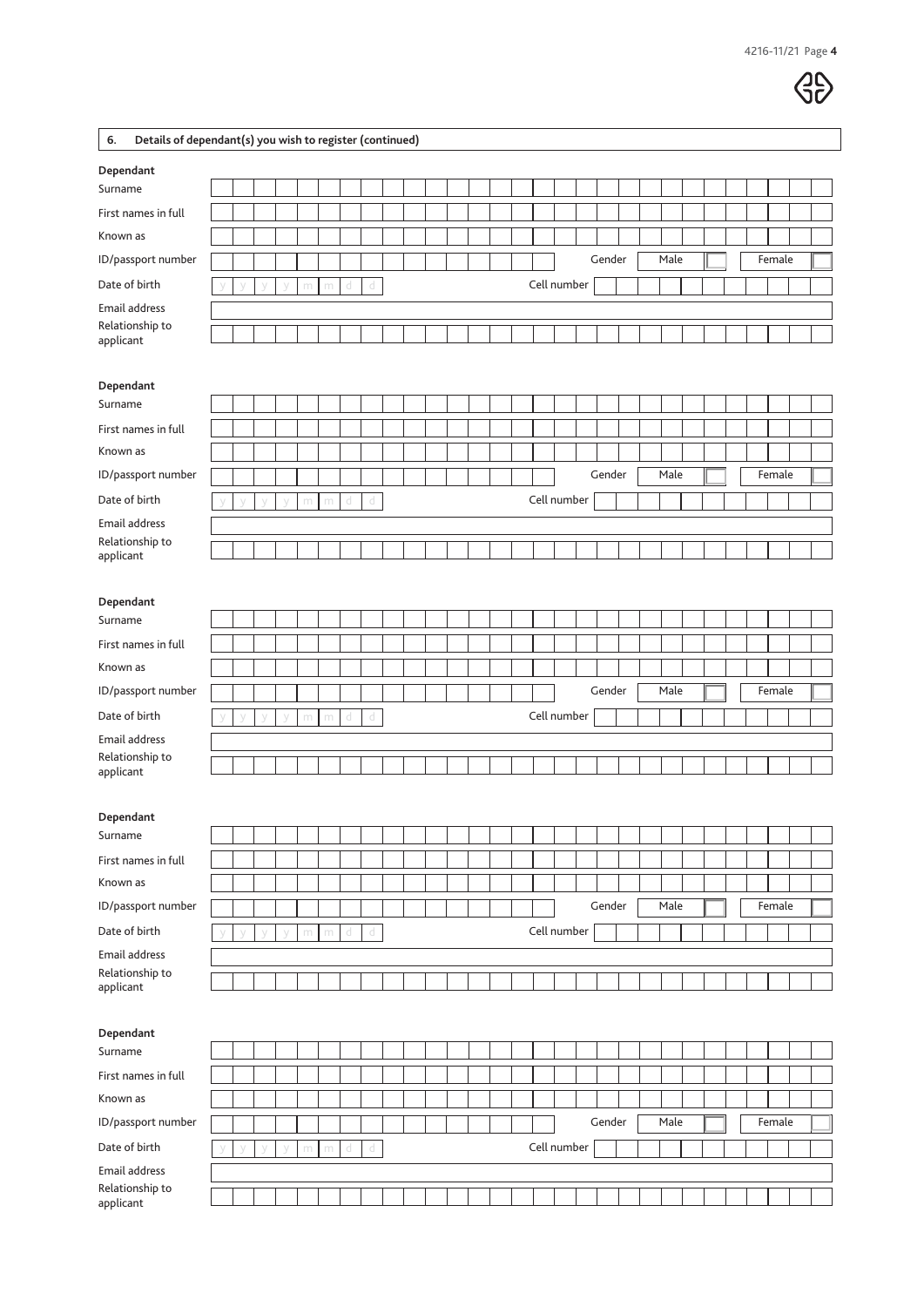**7. Banking details**

**7.1 Individual who pays own subscriptions (choose only one option by marking an "X")**

I hereby authorise Medihelp to recover the applicable subscriptions payable by me to Medihelp by debit order from my bank account, monthly on the date indicated below. I further authorise Medihelp to increase or decrease the subscriptions, should it be necessary, and recover the amended amount, or any subscriptions in arrears, from my bank account.

Please deduct my monthly subscriptions by debit order from my bank account on the following date: On the first workday of the month in which I requested enrolment and thereafter on the first workday of every subsequent month. On the 25th day of the month prior to my enrolment and thereafter on the 25th day of the subsequent months of my membership. On the last workday of the month prior to my enrolment and thereafter on the last workday of the subsequent months of my membership. **Note:**  • **Your subscriptions are payable in advance, and if your membership cannot be finalised in time for the deduction date chosen above, Medihelp will make two separate debit order deductions in your first month of membership, namely on the first available workday following the activation of your membership AND on the actual date you have chosen in the same month. Medihelp will thereafter collect your subscriptions monthly on the date you have chosen above.**

- **• If the debit order deduction date falls on a weekend or a public holiday, your subscriptions will be deducted on the first workday after the selected deduction date.**
- **• If no debit order deduction date is selected, Medihelp will make the deduction on the first workday of the month.**

**7.2 Individual whose employer/institution pays subscriptions**

My employer/institution as my authorised agent hereby authorises Medihelp to recover the applicable subscriptions payable by my employer/institution as my authorised agent to Medihelp by debit order from my employer/institution as my authorised agent's bank account monthly on the last workday of each month as from the date of enrolment. I authorise Medihelp to increase or decrease the subscriptions, should it be necessary, and recover the amended amount, or any subscriptions in arrears, from my employer/institution as my authorised agent's bank account.

Type of account | Savings | Cheque | Savings | Cheque | Savings | Cheque | Savings | Cheque | Savings | Cheque Name of account holder Name of account holder Account number and the Account number and the Account number and the Account number Branch code Branch code Branch and the state of the state of the state of the state of the state of the state of the Branch 1. Use this account for all transactions Use this account only for the recovery of subscriptions NB: If you select this option, please complete your banking details for credit refunds in the table on the right. Use this account for credit refunds only NB: If you selected option 2 on the left, please complete your banking details below. Bank Bank **7.3 Banking details for debit order deductions and credit refunds (must be completed by all applicants)**

If only one bank account number is provided, this account will be used both for the recovery of subscriptions and for refunding credit amounts. In the case of a trust, a copy of the trust deed must be submitted and the responsible trustee must sign.

| Signature of account holder/authorised<br>signatory for recovery of subscriptions | Signature of account holder for credit refunds |
|-----------------------------------------------------------------------------------|------------------------------------------------|
|                                                                                   |                                                |
|                                                                                   |                                                |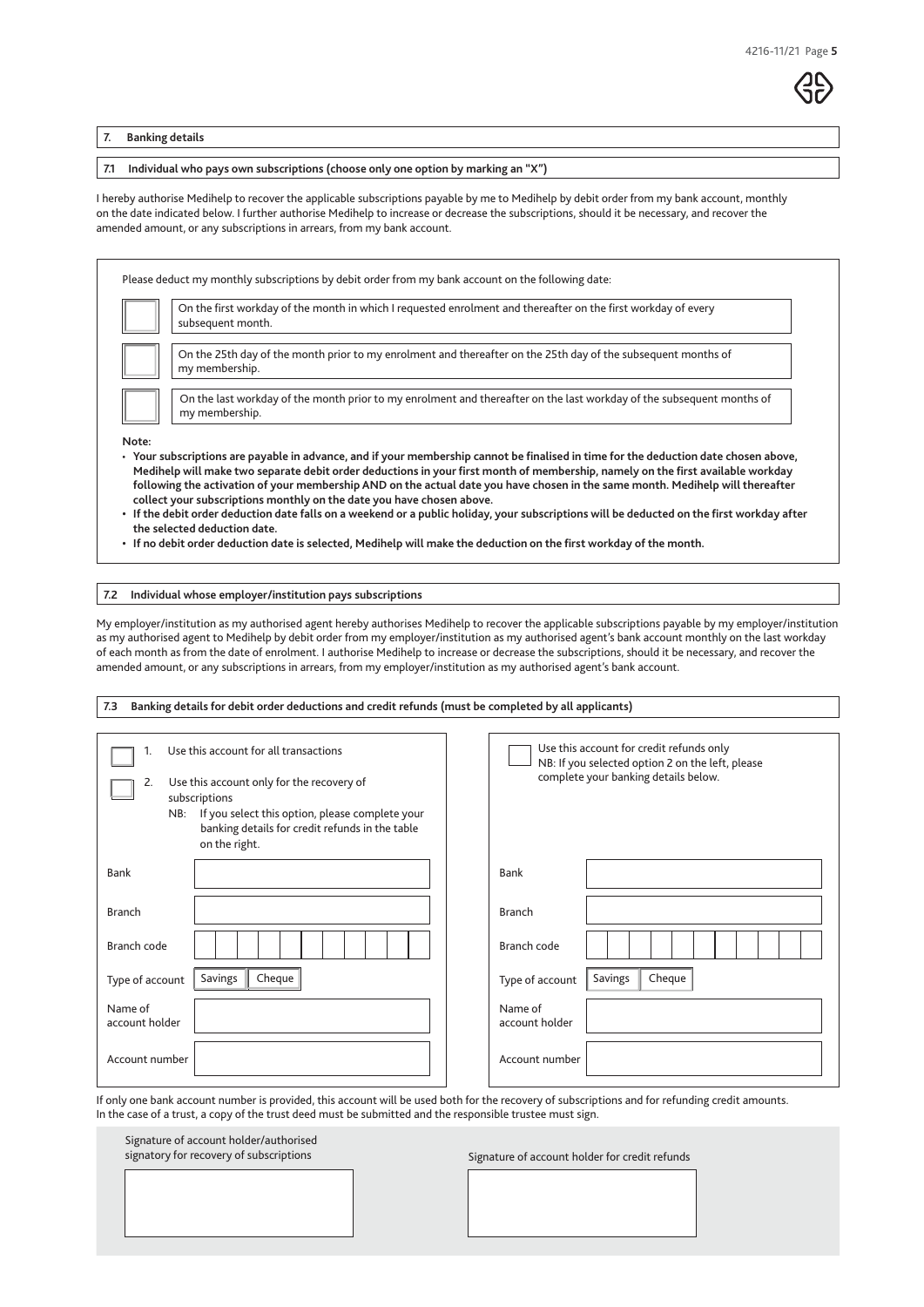#### **8. Previous/current membership of medical scheme(s)**

8.1 Has this application been necessitated by a change in employment which resulted in the cancellation of your membership of a previous medical scheme? (Not applicable to employees who have retired and are entitled to remain at their previous/current medical scheme.)

Yes **No Who was the member of the previous scheme?** Name and surname

#### 8.2 **Please provide details of ALL the medical schemes where you and your dependant(s) are currently or have previously been enrolled:**

NB: • The date joined and date ended are important to place you and your dependants in the correct enrolment category.

• Indicate "current" if your/your dependant's(s') membership of the particular scheme is still active.

- Ensure that the dates of your/your dependant's(s') membership at the different schemes do not overlap.
- Information regarding previous and current membership must be indicated separately for you and your dependant(s).

| Name of medical scheme* | Name and surname* | Membership number | Date joined* | Date ended $^\ast$ |
|-------------------------|-------------------|-------------------|--------------|--------------------|
|                         |                   |                   |              |                    |
|                         |                   |                   |              |                    |
|                         |                   |                   |              |                    |
|                         |                   |                   |              |                    |
|                         |                   |                   |              |                    |
|                         |                   |                   |              |                    |
|                         |                   |                   |              |                    |
|                         |                   |                   |              |                    |
|                         |                   |                   |              |                    |
|                         |                   |                   |              |                    |
|                         |                   |                   |              |                    |
|                         |                   |                   |              |                    |
|                         |                   |                   |              |                    |
|                         |                   |                   |              |                    |
|                         |                   |                   |              |                    |
|                         |                   |                   |              |                    |
|                         |                   |                   |              |                    |
|                         |                   |                   |              |                    |
|                         |                   |                   |              |                    |
|                         |                   |                   |              |                    |
|                         |                   |                   |              |                    |
|                         |                   |                   |              |                    |
|                         |                   |                   |              |                    |
|                         |                   |                   |              |                    |

\* This information is compulsory. If not completed, your application for membership cannot be finalised.

8.3 Did your or your dependant's(s') previous medical scheme apply any late-joiner penalty?

If "Yes", please provide the following details:

| Name of applicant/dependant(s) | Late-joiner penalty |     |     |     |
|--------------------------------|---------------------|-----|-----|-----|
|                                | 5%                  | 25% | 50% | 75% |
|                                | 5%                  | 25% | 50% | 75% |
|                                | 5%                  | 25% | 50% | 75% |

8.4 Did your or your dependant's(s') previous medical scheme apply any condition-specific waiting period and was it still active at the time of termination of membership? (The treatment of a specific condition was excluded from benefits for a certain period.)

 $Yes$  No

If "Yes", please provide the following details:

| Name of applicant/dependant(s) | Condition-specific waiting period (CSW) | <b>End date of CSW</b> |  |  |  |  |
|--------------------------------|-----------------------------------------|------------------------|--|--|--|--|
|                                |                                         |                        |  |  |  |  |
|                                |                                         |                        |  |  |  |  |
|                                |                                         |                        |  |  |  |  |

If the space provided is insufficient, please provide additional information on a separate page.

Yes  $\|$  No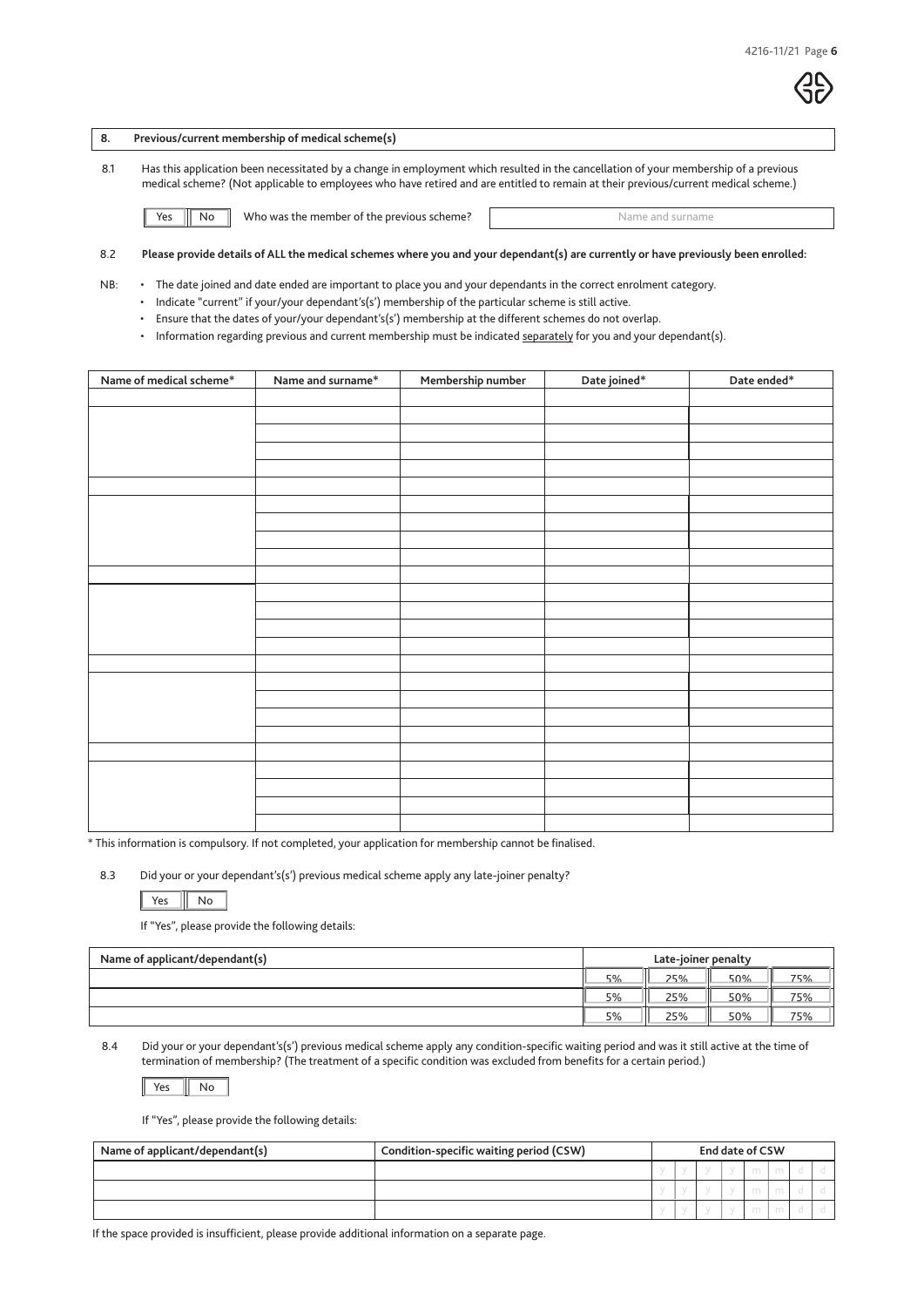**9. Medical questionnaire**

- **All questions must be answered with a "Yes" or "No". If "Yes", please provide full details. Incomplete, inaccurate information or information which is withheld may result in the termination of your membership.**
- **If the space provided is insufficient, please provide additional information on a separate page.**
- **NB: Please complete the following questionnaire to indicate whether you and/or your dependant(s) mentioned on this application form have a history of any of the following medical conditions, illnesses or disorders (disorder includes affection or condition of illness). Be advised that any request for hospital admission or chronic medicine authorisation during the first 12 months of membership will be subject to a non-disclosure of information investigation before the hospital admission or chronic medication will be authorised.**

|  | Mark with an "X" |  |  |  |
|--|------------------|--|--|--|
|--|------------------|--|--|--|

Yes **No** 

Yes  $\|$  No

N<sub>o</sub>

Yes | No

| Muscle and skeletal/bone system, brain, nerve and skin conditions (e.g. back and neck problems, including<br>injuries, arthritis, gout, multiple sclerosis, hip and knee problems, osteoporosis, dermatitis, stroke, epilepsy, | Yes | No |
|--------------------------------------------------------------------------------------------------------------------------------------------------------------------------------------------------------------------------------|-----|----|
| paralysis, tremors)?                                                                                                                                                                                                           |     |    |

| Name(s) of patient(s) | Specify illness/condition/<br>disorder in full | Date of diagnosis | Last date of follow-up<br>consultation, tests or<br>treatment | Indicate treatment,<br>therapy and/or medicine<br>used during the past 12<br>months |
|-----------------------|------------------------------------------------|-------------------|---------------------------------------------------------------|-------------------------------------------------------------------------------------|
|                       |                                                |                   |                                                               |                                                                                     |
|                       |                                                |                   |                                                               |                                                                                     |
|                       |                                                |                   |                                                               |                                                                                     |

 2. Gastrointestinal system (e.g. gastro-oesophageal reflux, heartburn, ulcer, Crohn's disease, ulcerative colitis, diverticulitis, spastic colon, liver conditions, hernias, piles)?

| Name(s) of patient(s) | Specify illness/condition/<br>disorder in full | Date of diagnosis | Last date of follow-up<br>consultation, tests or<br>treatment | Indicate treatment,<br>therapy and/or medicine<br>used during the past 12<br>months |
|-----------------------|------------------------------------------------|-------------------|---------------------------------------------------------------|-------------------------------------------------------------------------------------|
|                       |                                                |                   |                                                               |                                                                                     |
|                       |                                                |                   |                                                               |                                                                                     |
|                       |                                                |                   |                                                               |                                                                                     |

 3. Urinary tract system and/or genital disorders (e.g. kidney stones, renal failure, dialysis, prostate disorders, endometriosis, ovarian cysts, menstrual disorders, pelvic inflammatory conditions, miscarriages)?

| Name(s) of patient(s) | Specify illness/condition/<br>disorder in full | Date of diagnosis | Last date of follow-up<br>consultation, tests or<br>treatment | Indicate treatment,<br>therapy and/or medicine<br>used during the past 12<br>months |
|-----------------------|------------------------------------------------|-------------------|---------------------------------------------------------------|-------------------------------------------------------------------------------------|
|                       |                                                |                   |                                                               |                                                                                     |
|                       |                                                |                   |                                                               |                                                                                     |
|                       |                                                |                   |                                                               |                                                                                     |
|                       |                                                |                   |                                                               |                                                                                     |

|                                                                                                                                                                                                                                        | $\mathbf{r}$ and $\mathbf{r}$ and $\mathbf{r}$ and $\mathbf{r}$ and $\mathbf{r}$ and $\mathbf{r}$ and $\mathbf{r}$ and $\mathbf{r}$ | $\mathbf{r} = \mathbf{r} + \mathbf{r}$ and $\mathbf{r} = \mathbf{r} + \mathbf{r}$ |  | وبرسوالمهوم ودواجعه | Indicate treat |  |
|----------------------------------------------------------------------------------------------------------------------------------------------------------------------------------------------------------------------------------------|-------------------------------------------------------------------------------------------------------------------------------------|-----------------------------------------------------------------------------------|--|---------------------|----------------|--|
| 4. Chronic illness (e.g. elevated cholesterol, chest pain, heart diseases, pacemaker, diabetes, high blood pressure,<br>asthma, bronchitis, obstructive lung disease, emphysema, systemic lupus erythematosus, thyroid,<br>porphyria)? |                                                                                                                                     |                                                                                   |  |                     | Yes            |  |
|                                                                                                                                                                                                                                        |                                                                                                                                     |                                                                                   |  |                     |                |  |

| Name(s) of patient(s) | Specify illness/condition/<br>disorder in full | Date of diagnosis | Last date of follow-up<br>consultation, tests or<br>treatment | Indicate treatment,<br>therapy and/or medicine<br>used during the past 12<br>months |
|-----------------------|------------------------------------------------|-------------------|---------------------------------------------------------------|-------------------------------------------------------------------------------------|
|                       |                                                |                   |                                                               |                                                                                     |
|                       |                                                |                   |                                                               |                                                                                     |
|                       |                                                |                   |                                                               |                                                                                     |

5. Is any female beneficiary indicated in this application currently pregnant or is pregnancy suspected?

| Name(s) of patient(s) | Specify illness/condition/<br>disorder in full | Date of diagnosis | Last date of follow-up<br>consultation, tests or<br>treatment | Indicate treatment,<br>therapy and/or medicine<br>used during the past 12<br>months |
|-----------------------|------------------------------------------------|-------------------|---------------------------------------------------------------|-------------------------------------------------------------------------------------|
|                       |                                                |                   |                                                               |                                                                                     |
|                       |                                                |                   |                                                               |                                                                                     |
|                       |                                                |                   |                                                               |                                                                                     |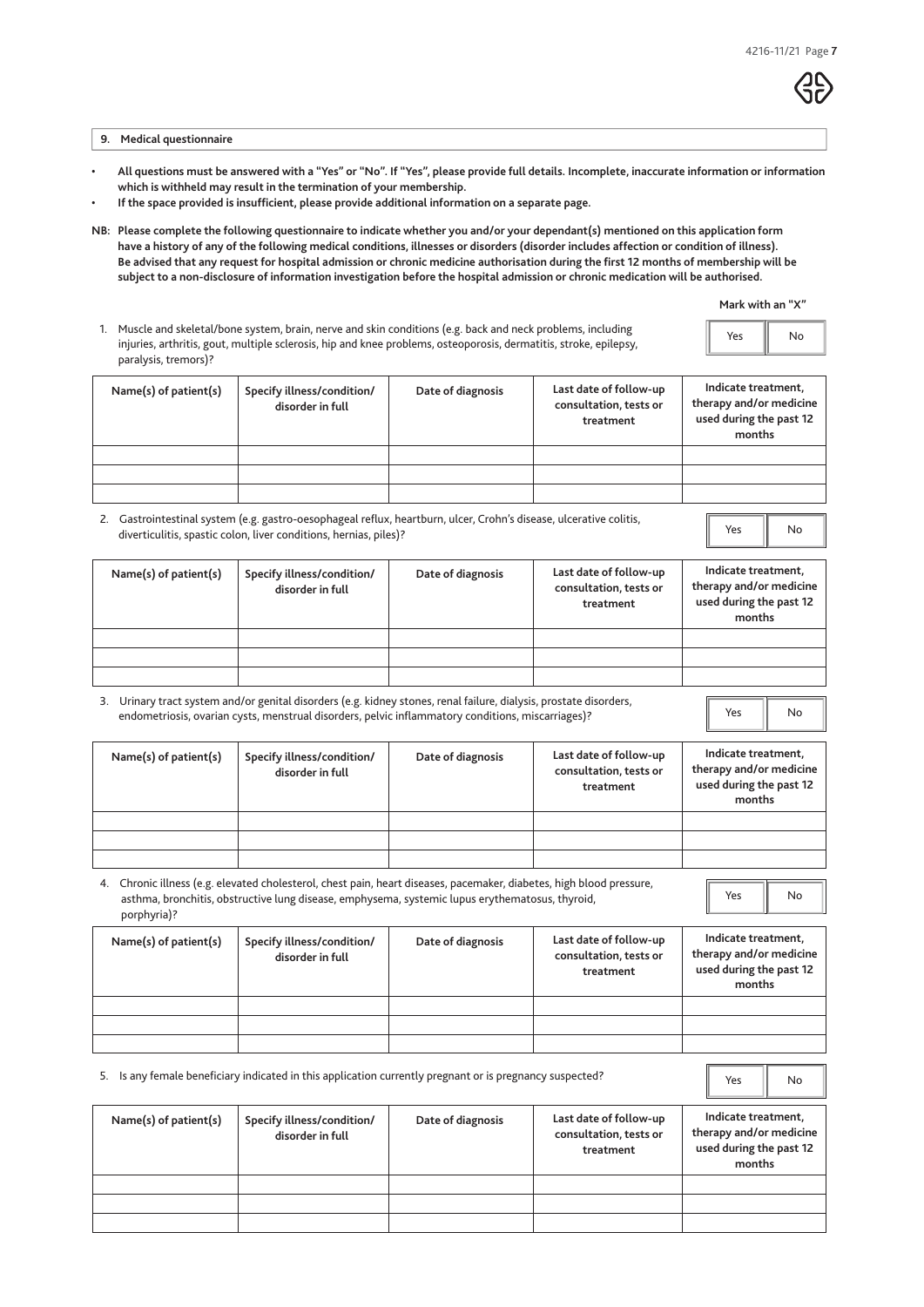

**9. Medical questionnaire (continued)**

- **All questions must be answered with a "Yes" or "No". If "Yes", please provide full details. Incomplete, inaccurate information or information which is withheld may result in the termination of your membership.**
- **If the space provided is insufficient, please provide additional information on a separate page.**
- **NB: Please complete the following questionnaire to indicate whether you and/or your dependant(s) mentioned on this application form have a history of any of the following medical conditions, illnesses or disorders (disorder includes affection or condition of illness). Be advised that any request for hospital admission or chronic medicine authorisation during the first 12 months of membership will be subject to a non-disclosure of information investigation before the hospital admission or chronic medication will be authorised.**

**Mark with an "X"**

| 6. Blood conditions/disorders and/or any type of cancer (e.g. haemophilia, leukaemia, lymphoma, tissue-specific<br>cancers)? | Yes<br>H. | No |
|------------------------------------------------------------------------------------------------------------------------------|-----------|----|
|                                                                                                                              |           |    |

| $Name(s)$ of patient $(s)$ | Specify illness/condition/<br>disorder in full | Date of diagnosis | Last date of follow-up<br>consultation, tests or<br>treatment | Indicate treatment,<br>therapy and/or medicine<br>used during the past 12<br>months |
|----------------------------|------------------------------------------------|-------------------|---------------------------------------------------------------|-------------------------------------------------------------------------------------|
|                            |                                                |                   |                                                               |                                                                                     |
|                            |                                                |                   |                                                               |                                                                                     |
|                            |                                                |                   |                                                               |                                                                                     |

 7. Psychiatric conditions and/or any substance dependency (e.g. depression, bipolar mood disorder, stress, panic attacks, alcohol and/or drug abuse)?

Yes II No

| Name(s) of patient(s) | Specify illness/condition/<br>disorder in full | Date of diagnosis | Last date of follow-up<br>consultation, tests or<br>treatment | Indicate treatment,<br>therapy and/or medicine<br>used during the past 12<br>months |
|-----------------------|------------------------------------------------|-------------------|---------------------------------------------------------------|-------------------------------------------------------------------------------------|
|                       |                                                |                   |                                                               |                                                                                     |
|                       |                                                |                   |                                                               |                                                                                     |
|                       |                                                |                   |                                                               |                                                                                     |

8. Any disorder of the ears, nose, throat, eyes and/or teeth (e.g. glaucoma, cataracts, glasses or contact lenses, deafness, retinal conditions, orthodontics, crowns and bridges, maxillofacial and oral surgery)?

Yes | No

| Name(s) of patient(s) | Specify illness/condition/<br>disorder in full | Date of diagnosis | Last date of follow-up<br>consultation, tests or<br>treatment | Indicate treatment,<br>therapy and/or medicine<br>used during the past 12<br>months |
|-----------------------|------------------------------------------------|-------------------|---------------------------------------------------------------|-------------------------------------------------------------------------------------|
|                       |                                                |                   |                                                               |                                                                                     |
|                       |                                                |                   |                                                               |                                                                                     |
|                       |                                                |                   |                                                               |                                                                                     |

- 9. If you or any of your dependant(s) are **HIV positive or have Aids**, you must phone LifeSense on **0860 50 60 80** within 21 days from your enrolment date to register on Medihelp's HIV/Aids programme. Should you fail to adhere to this condition, it will be considered as the non-disclosure of information, which may result in the termination of your membership. On receipt of this request, Medihelp will determine whether underwriting conditions will be applied, and if this is the case, you will receive an amended Proof of membership document.
- 10. Are you/your dependant(s) planning to have any examination, treatment and/or procedure done in the next 12 months?

Yes **No** 

| $Name(s)$ of patient $(s)$ | Specify illness/condition/<br>disorder in full | Date of diagnosis | Last date of follow-up<br>consultation, tests or<br>treatment | Indicate treatment,<br>therapy and/or medicine<br>used during the past 12<br>months |
|----------------------------|------------------------------------------------|-------------------|---------------------------------------------------------------|-------------------------------------------------------------------------------------|
|                            |                                                |                   |                                                               |                                                                                     |
|                            |                                                |                   |                                                               |                                                                                     |
|                            |                                                |                   |                                                               |                                                                                     |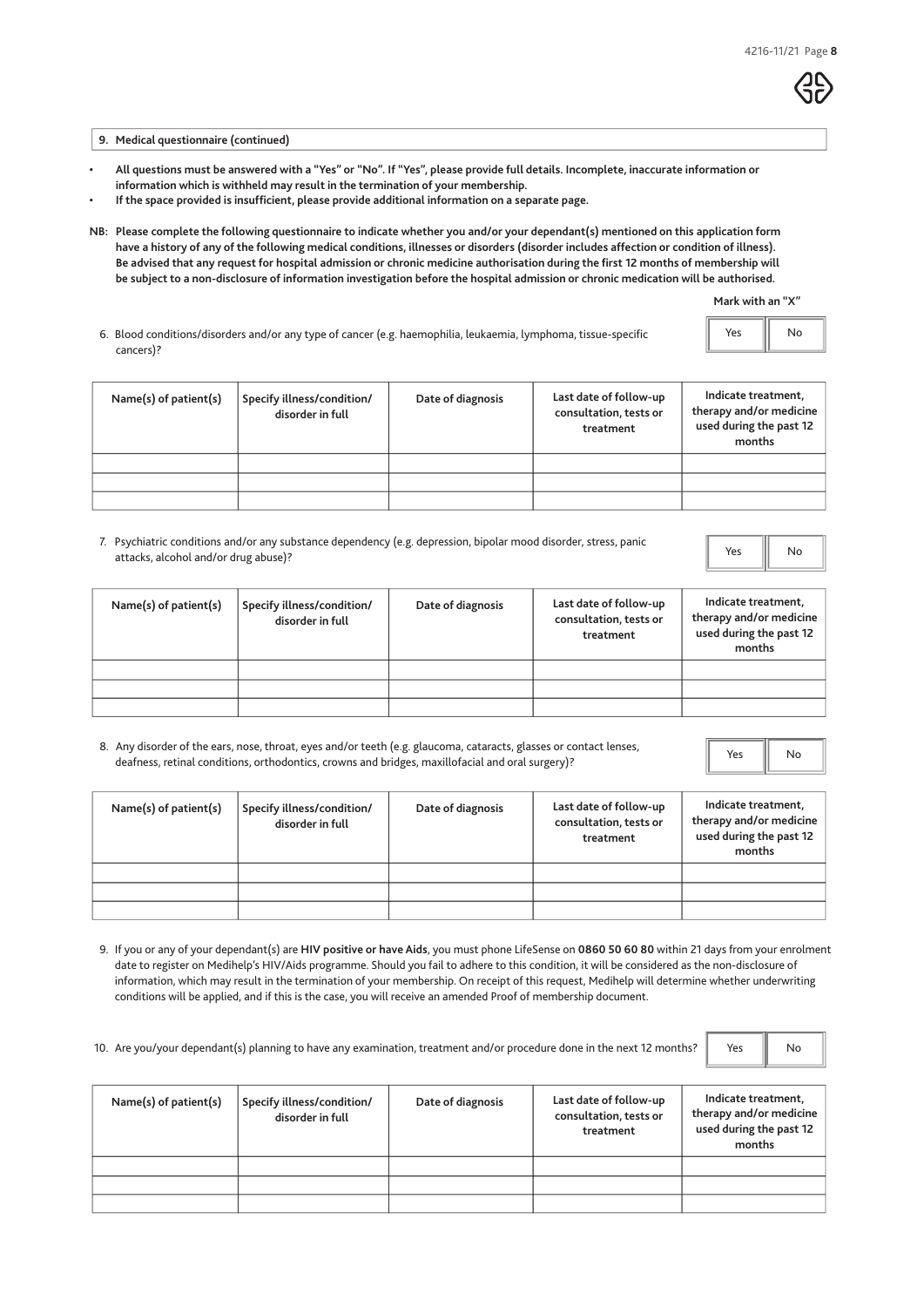#### **9. Medical questionnaire (continued)**

- **All questions must be answered with a "Yes" or "No". If "Yes", please provide full details. Incomplete, inaccurate information or information which is withheld may result in the termination of your membership.**
- **If the space provided is insufficient, please provide additional information on a separate page.**
- **NB: Please complete the following questionnaire to indicate whether you and/or your dependant(s) mentioned on this application form have a history of any of the following medical conditions, illnesses or disorders (disorder includes affection or condition of illness). Be advised that any request for hospital admission or chronic medicine authorisation during the first 12 months of membership will be subject to a non-disclosure of information investigation before the hospital admission or chronic medication will be authorised.**

**Mark with an "X"**

Yes No

 11. Has any person indicated in this application ever been examined (medical tests, X-rays, scans), diagnosed and/or treated (with/without procedures) for any condition or disorder **not** mentioned in the medical questionnaire (including medicine/vitamins bought without prescription) and/or that could potentially result in a medical claim in the next 12 months?

| the next 12 months?   |                                                |                   |                                                               |                                                                                     |
|-----------------------|------------------------------------------------|-------------------|---------------------------------------------------------------|-------------------------------------------------------------------------------------|
| Name(s) of patient(s) | Specify illness/condition/<br>disorder in full | Date of diagnosis | Last date of follow-up<br>consultation, tests or<br>treatment | Indicate treatment,<br>therapy and/or medicine<br>used during the past 12<br>months |
|                       |                                                |                   |                                                               |                                                                                     |
|                       |                                                |                   |                                                               |                                                                                     |
|                       |                                                |                   |                                                               |                                                                                     |

**Please note that this medical questionnaire does not constitute an application to register or authorise chronic medicine/PMB services/ planned procedures/treatment for benefits. Should you need to obtain authorisation for chronic medicine, please phone Medihelp on 086 0100 678 once your membership of Medihelp has been finalised, to obtain an application form for chronic medicine benefits. Alternatively, you can download an application form from the Medihelp website at www.medihelp.co.za by registering on the secured website for members.**

**10. Conditions of membership, declaration by applicant and consent for Medihelp to process personal information**

#### **Medihelp confirms that –**

- 1. your and your registered dependant's(s') personal and medical information will be treated confidentially and will not be sold to a third party or used for commercial or related purposes;
- 2. security measures have been implemented to protect your data and that Medihelp staff and contracted parties have access to your data to process and pay claims, among other things, and that they have signed a confidentiality agreement in terms of which they undertake not to disclose your personal information to any unauthorised parties;
- 3. your personal information will only be used for purposes such as processing your application for membership, paying your medical claims, determining whether you are entitled to benefits, managing risks, and for any communication purposes;
- 4. the Scheme will accept liability for any breach of confidence and will manage such occurrences in accordance with its internal policy; and
- 5. should you make use of a Medihelp contracted brokerage's services then relevant membership information will be made available to the appointed brokerage in order to render a service to you, and any authorised person at the brokerage may instruct Medihelp to change any of your personal information except for your banking details, unless you instruct Medihelp otherwise.

#### **Your responsibilities as a member of Medihelp:**

- 6. I will ensure that I know all the provisions of Medihelp's Rules and will read all the correspondence from Medihelp, such as newsletters and statements, and I will study my benefit guide and familiarise myself with the coverage offered by the benefit option that I have chosen.
- 7. I undertake to abide by the Rules, as amended from time to time and available at www.medihelp.co.za on the secured website for members, and to not submit any fraudulent claims or commit any fraudulent acts.
- 8. I declare that the information provided in this application for membership is accurate and complete. I understand that any false declaration or omission of information may result in the termination of my membership and that of my registered dependant(s) or any other measures which Medihelp, in its sole discretion, may decide to take, subject to appeal procedures. I understand that it is my responsibility to ensure that the details provided in this application are true and complete for myself and my dependant(s), even if this application was completed by my financial adviser, or any other third party on my behalf. **I undertake to notify Medihelp in writing should there be any changes in my health status or that of my dependants after my application for membership has been submitted but prior to my membership commencement date.**  I confirm that the residential address stated on page 1 is the address that I choose for the purpose of serving any legal documentation. **I undertake to notify Medihelp in writing should there be any future changes in my personal details and/or banking details and I understand that any non-adherence hereto may result in my membership being terminated in accordance with provisions of the Medical Schemes Act and Medihelp's registered Rules.**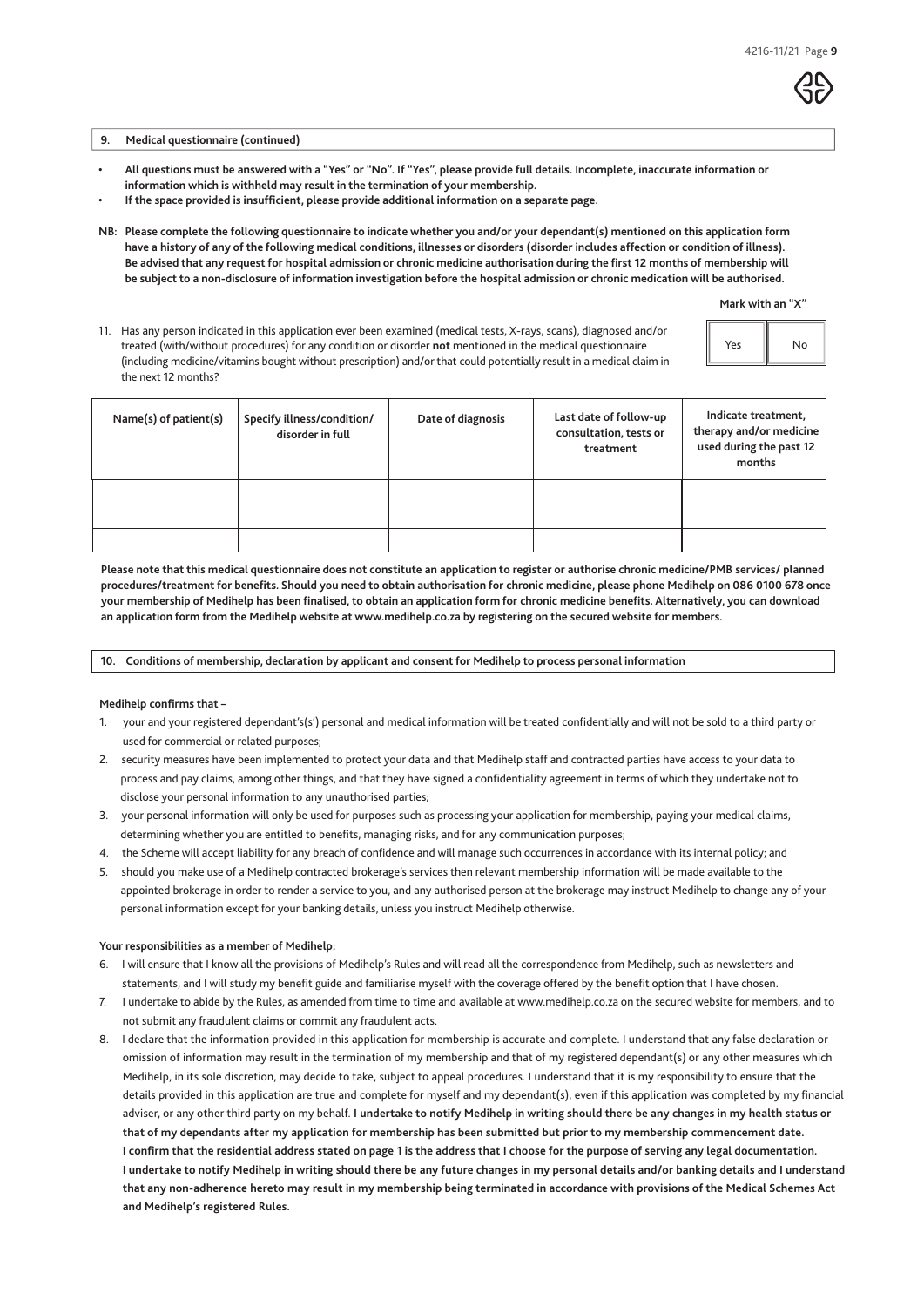#### **10. Conditions of membership, declaration by applicant and consent for Medihelp to process personal information (continued)**

- 9. I understand that this application form is valid for a period of 30 days from the date of signature. The period may be further extended, subject to Medihelp's discretion, up to a maximum of 90 days, whereafter the application form will be cancelled and I will be required to submit a new application form.
- 10. I confirm that neither my dependant(s) nor I will be registered as beneficiaries of another registered medical scheme on the date on which I requested membership of Medihelp.
- 11. I take note that the monthly subscription fees will be due on the date selected by me at Section 7 of this application form or on the first workday after this date, and thereafter on the same day of every subsequent calendar month. Should my employer/institution, as my authorised agent. undertake to pay my subscriptions to Medihelp, I give permission to my employer/institution to deduct the amount payable to Medihelp from my salary and pay such amount over to Medihelp. I furthermore give permission that Medihelp may provide the following information to my employer/institution in order to pay subscriptions: my identity number, my tax certificate information, as well as my dependant's(s') dates of birth, ages and relationship. I am also responsible for repaying any debt outstanding on my medical savings account should I terminate my membership of Medihelp.
- 12. I confirm that I am responsible to give advance notice of termination of membership, and that neither my dependant(s) nor I will be registered as beneficiaries of another registered medical scheme while still members of Medihelp.

#### **Medihelp's rights as a medical scheme:**

- 13. I am aware that a three-month general waiting period and/or a 12-month condition-specific waiting period and a late-joiner penalty may be imposed on my membership and that of my registered dependant(s) in terms of the Medical Schemes Act 131 of 1998. Medihelp may finalise my membership without issuing a document containing the conditions of my membership in the event that no waiting period and/or late-joiner penalty is imposed.
- 14. I am also aware that Medihelp may restrict benefits to be granted and limit amounts/tariffs to be paid in respect of particular services, for example by enforcing co-payments and exclusions.
- 15. Medihelp's Rules may provide for various interventions designed to promote cost-effectiveness and appropriateness of services, such as preauthorisation and designated service providers.
- 16. Medihelp may also restrict interchanges between benefit options to the beginning of a year, and require a notice period as set out in the Rules.
- 17. Medihelp may refuse to pay a claim that is submitted after the period as prescribed in the Rules.
- 18. I am further aware that my membership may be suspended should I not pay my contributions or debt in full for a period of one month, and that my membership may be terminated should I be in arrears for a period of two months, and that my account will be handed over for collection.
- 19. I am aware that Medihelp may increase its subscriptions annually at the beginning of the year.

#### **Protection of information:**

- 20. I hereby give permission, and declare that I have obtained the consent of all my dependant(s), that -
- 20.1 Medihelp may enquire about my health status or that of my dependant(s) at any medical doctor or any person who is in possession of such information, and give permission for the doctor or person concerned to make such information available to Medihelp and its contracted third parties for the administration of my health plan;
- 20.2 my dependant(s) may enquire about my personal and medical information and that of any of my dependant(s) at Medihelp's disposal;
- 20.3 an adviser in the service of a Medihelp contracted brokerage, should I make such an appointment and use their services, may have access to my personal and medical information and that of any of my registered dependant(s) at Medihelp's disposal, and that such adviser or an authorised person at the brokerage may instruct Medihelp to change any of my personal information for the purpose of proper administration and underwriting, except for my banking details;
- 20.4 Medihelp may disclose my and my dependant's(s') medical and personal information to medical service providers for the purpose of delivering medical services to me and my dependants and to pay for such services; and
- 20.5 Medihelp may share my information for statistical analysis and academic research purposes.
- 21. I understand that the information contemplated in paragraph 20 will only be used for the purposes as set out in Medihelp's confidentiality statement (on this application form) and that any deviation will be regarded as a breach of confidence. Should Medihelp wish to use the information for any other purpose, Medihelp must first obtain my approval.
- 22. I agree that all my telephone conversations and/or that of my dependant(s) with Medihelp and/or its contracted third parties may be recorded for quality control purposes and to help detect and prevent fraud.
- 23. I agree that Medihelp may, for the purpose of considering my application for membership or conducting underwriting or risk assessments or considering a claim for medical expenses, request information about me and my dependant(s) from medical practitioners, financial advisers, industry regulatory bodies or employers/institutions.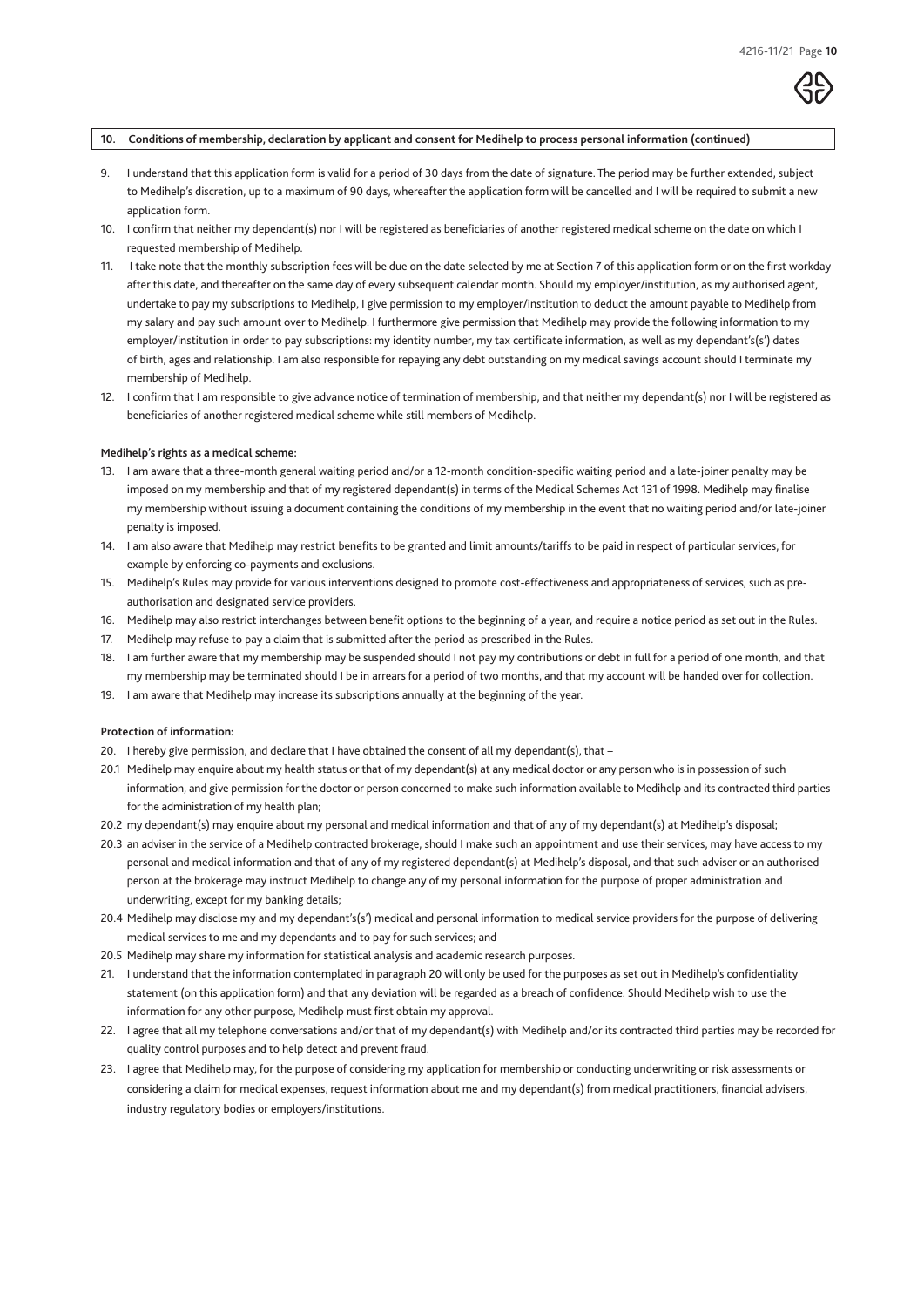|--|

**10. Conditions of membership, declaration by applicant and consent for Medihelp to process personal information (continued)**

24. I further consent, and declare that I have obtained the consent of my dependant(s), that Medihelp may provide any credit bureau or credit providers industry association with any information about my/my dependant's(s') consumer credit record, including and not limited to information about my/my dependant's(s') credit history, financial history, personal information (excluding medical information) and judgment or default history.

| Signature of applicant<br>2<br>Date<br>0<br>m<br>m                                                                                                                                                                                                                                                                                                                                                                                                                                                                                  |
|-------------------------------------------------------------------------------------------------------------------------------------------------------------------------------------------------------------------------------------------------------------------------------------------------------------------------------------------------------------------------------------------------------------------------------------------------------------------------------------------------------------------------------------|
| Should you be applying on behalf of another person as guardian or curator, please complete the following:                                                                                                                                                                                                                                                                                                                                                                                                                           |
| In your capacity as<br>Guardian<br>Curator                                                                                                                                                                                                                                                                                                                                                                                                                                                                                          |
| Other (specify)<br>ID/passport number<br>Mrs<br>Ms<br>Title<br>Mr                                                                                                                                                                                                                                                                                                                                                                                                                                                                   |
| A copy of your passport/ID document, as well as the document confirming your appointment as guardian/curator, must accompany this application.                                                                                                                                                                                                                                                                                                                                                                                      |
| First name<br>Surname                                                                                                                                                                                                                                                                                                                                                                                                                                                                                                               |
| Tel: Code<br>Fax: Code<br>No.<br>No.                                                                                                                                                                                                                                                                                                                                                                                                                                                                                                |
| Cell number                                                                                                                                                                                                                                                                                                                                                                                                                                                                                                                         |
|                                                                                                                                                                                                                                                                                                                                                                                                                                                                                                                                     |
| Undertaking and declaration by adviser<br>11.                                                                                                                                                                                                                                                                                                                                                                                                                                                                                       |
| NB: If this section is not completed in full by the adviser, no commission will be paid.<br>I declare that -<br>the applicant has appointed me as his/her adviser and is entitled to cancel my services at any time;<br>1.<br>I have signed a valid contract with my Medihelp contracted brokerage; and<br>2.<br>the applicant has signed the application in person.<br>3.<br>I take note that the adviser/brokerage indemnifies Medihelp against any non-adherence to the legal requirements as quoted above.<br>Name of brokerage |
|                                                                                                                                                                                                                                                                                                                                                                                                                                                                                                                                     |
| Brokerage code<br>Adviser code<br>Α                                                                                                                                                                                                                                                                                                                                                                                                                                                                                                 |
| Name and surname of adviser                                                                                                                                                                                                                                                                                                                                                                                                                                                                                                         |
| Tel: Code<br>Fax: Code<br>No.<br>No.                                                                                                                                                                                                                                                                                                                                                                                                                                                                                                |
| Email address                                                                                                                                                                                                                                                                                                                                                                                                                                                                                                                       |
| Signature of adviser<br>Date<br>2<br>0<br>m<br>m                                                                                                                                                                                                                                                                                                                                                                                                                                                                                    |
| Lead reference number                                                                                                                                                                                                                                                                                                                                                                                                                                                                                                               |

In case of a dispute, the registered Rules of Medihelp will apply.